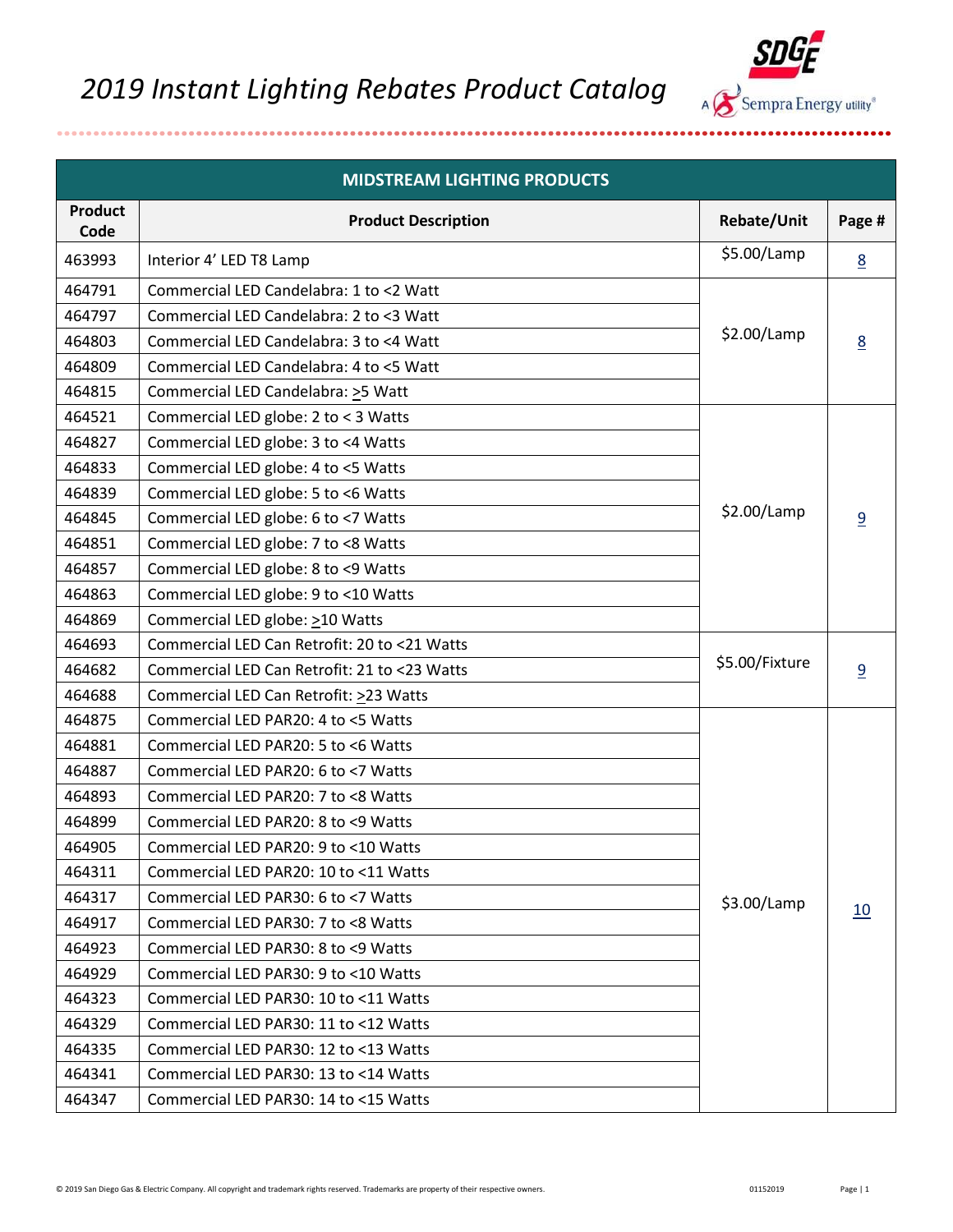

| 464353 | Commercial LED PAR30: 15 to <16 Watts     |               |    |
|--------|-------------------------------------------|---------------|----|
| 464359 | Commercial LED PAR30: 16 to <17 Watts     |               |    |
| 464365 | Commercial LED PAR30: 17 to <18 Watts     |               |    |
| 464371 | Commercial LED PAR30: 18 to <19 Watts     |               |    |
| 464377 | Commercial LED PAR30: 19 to <20 Watts     |               |    |
| 464383 | Commercial LED PAR30: 20 to <21 Watts     |               |    |
| 464911 | Commercial LED PAR30: 21 to <22 Watts     |               |    |
| 464395 | Commercial LED PAR38: 12 to <13 Watts     |               |    |
| 464401 | Commercial LED PAR38: 13 to <14 Watts     |               |    |
| 464407 | Commercial LED PAR38: 14 to <15 Watts     |               |    |
| 464413 | Commercial LED PAR38: 15 to <16 Watts     |               |    |
| 464419 | Commercial LED PAR38: 16 to <17 Watts     | \$3.00/Lamp   | 10 |
| 464425 | Commercial LED PAR38: 17 to <18 Watts     |               |    |
| 464431 | Commercial LED PAR38: 18 to <19 Watts     |               |    |
| 464437 | Commercial LED PAR38: 19 to <20 Watts     |               |    |
| 464443 | Commercial LED PAR38: 20 to <21 Watts     |               |    |
| 464449 | Commercial LED PAR38: 21 to <22 Watts     |               |    |
| 464455 | Commercial LED PAR38: 22 to <23 Watts     |               |    |
| 464461 | Commercial LED PAR38: 23 to <24 Watts     |               |    |
| 464467 | Commercial LED PAR38: 24 to <25 Watts     |               |    |
| 464473 | Commercial LED PAR38: 25 to <26 Watts     |               |    |
| 464479 | Commercial LED PAR38: 26 to <27 Watts     |               |    |
| 464485 | Commercial LED PAR38: > 27 Watts          |               |    |
| 464773 | Commercial LED R/BR lamp: 7 to <8 Watts   |               |    |
| 464779 | Commercial LED R/BR lamp: 8 to <9 Watts   |               |    |
| 464785 | Commercial LED R/BR lamp: 9 to <10 Watts  |               |    |
| 464695 | Commercial LED R/BR lamp: 10 to <11 Watts |               |    |
| 464701 | Commercial LED R/BR lamp: 11 to <12 Watts |               |    |
| 464707 | Commercial LED R/BR lamp: 12 to <13 Watts |               |    |
| 464713 | Commercial LED R/BR lamp: 13 to <14 Watts |               |    |
| 464719 | Commercial LED R/BR lamp: 14 to <15 Watts | $$1.50$ /Lamp | 10 |
| 464725 | Commercial LED R/BR lamp: 15 to <16 Watts |               |    |
| 464731 | Commercial LED R/BR lamp: 16 to <17 Watts |               |    |
| 464737 | Commercial LED R/BR lamp: 17 to <18 Watts |               |    |
| 464743 | Commercial LED R/BR lamp: 18 to <19 Watts |               |    |
| 464749 | Commercial LED R/BR lamp: 19 to <20 Watts |               |    |
| 464755 | Commercial LED R/BR lamp: 20 to <22 Watts |               |    |
| 464761 | Commercial LED R/BR lamp: >22 Watts       |               |    |

...........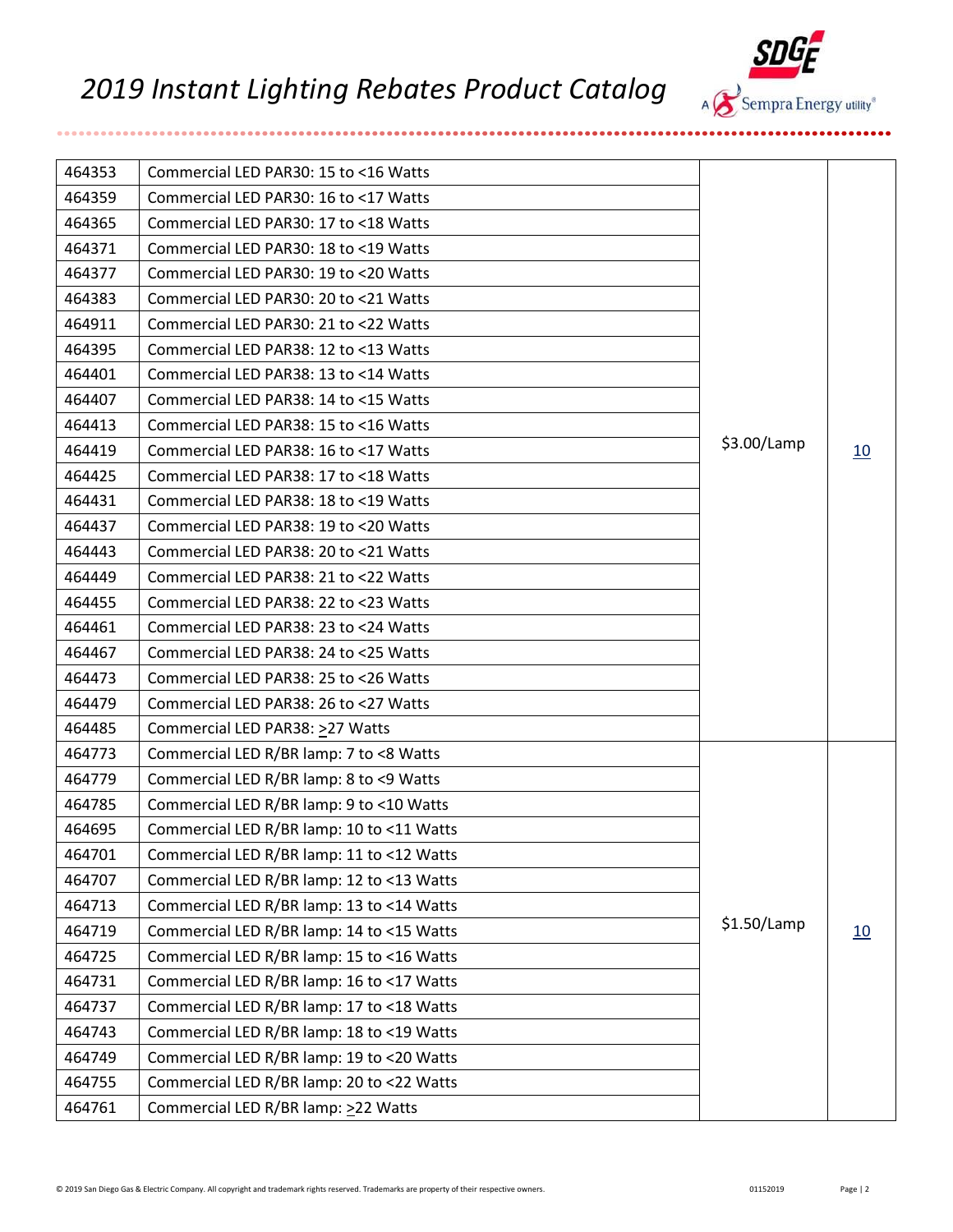

| *464258 | Interior LED Troffer (New) - Size 1x4, >140 LPW                                                                                                | \$6.00/KLM                 |    |
|---------|------------------------------------------------------------------------------------------------------------------------------------------------|----------------------------|----|
|         | Rebate is calculated per kilolumen, not to exceed 4.5 kilolumens per fixture<br>Interior LED Troffer (Retrofit Kit) - Size 1x4, >140 LPW       | \$27.00 max per            |    |
| *464261 | Rebate is calculated per kilolumen, not to exceed 4.5 kilolumens per fixture                                                                   | fixture                    |    |
| *464252 | Interior LED Troffer (New) - Size 1x4, 125 to 139 LPW                                                                                          | \$5.00/KLM                 |    |
|         | Rebate is calculated per kilolumen, not to exceed 4.5 kilolumens per fixture                                                                   | \$22.50 max per            |    |
| *464255 | Interior LED Troffer (Retrofit Kit) - Size 1x4, 125 to 139 LPW<br>Rebate is calculated per kilolumen, not to exceed 4.5 kilolumens per fixture | fixture                    |    |
|         | Interior LED Troffer (New) - Size 2x2, >140 LPW                                                                                                | \$6.00/KLM                 |    |
| *464257 | Rebate is calculated per kilolumen, not to exceed 4.5 kilolumens per fixture                                                                   |                            |    |
| *464260 | Interior LED Troffer (Retrofit Kit) - Size 2x2, >140 LPW                                                                                       | \$27.00 max per<br>fixture |    |
|         | Rebate is calculated per kilolumen, not to exceed 4.5 kilolumens per fixture                                                                   |                            | 11 |
| *464251 | Interior LED Troffer (New) - Size 2x2, 125 to 139 LPW<br>Rebate is calculated per kilolumen, not to exceed 4.5 kilolumens per fixture          | \$4.25/KLM                 |    |
|         | Interior LED Troffer (Retrofit Kit) - Size 2x2, 125 to 139 LPW                                                                                 | \$19.13 max per            |    |
| *464254 | Rebate is calculated per kilolumen, not to exceed 4.5 kilolumens per fixture                                                                   | fixture                    |    |
| *464256 | Interior LED Troffer (New) - Size 2x4, >140 LPW                                                                                                | \$6.00/KLM                 |    |
|         | Rebate is calculated per kilolumen, not to exceed 4.5 kilolumens per fixture                                                                   | \$27.00 max per            |    |
| *464259 | Interior LED Troffer (Retrofit Kit) - Size 2x4, >140 LPW<br>Rebate is calculated per kilolumen, not to exceed 4.5 kilolumens per fixture       | fixture                    |    |
|         | Interior LED Troffer (New) - Size 2x4, 125 to 139 LPW                                                                                          | \$5.00/KLM                 |    |
| *464250 | Rebate is calculated per kilolumen, not to exceed 4.5 kilolumens per fixture                                                                   | \$22.50 max                |    |
| *464253 | Interior LED Troffer (Retrofit Kit) - Size 2x4, 125 to 139 LPW                                                                                 | per fixture                |    |
|         | Rebate is calculated per kilolumen, not to exceed 4.5 kilolumens per fixture                                                                   |                            |    |
| *464193 | LED Outdoor Pole/Arm-mounted Area, Roadway, and Decorative Lighting<br>Install 391-571 watt LED Fixture                                        | \$70.00/Fixture            |    |
| *464192 | LED Outdoor Pole/Arm-mounted Area, Roadway, and Decorative Lighting                                                                            | \$65.00/Fixture            |    |
|         | Install 236-390 watt LED Fixture                                                                                                               |                            |    |
| *464191 | LED Outdoor Pole/Arm-mounted Area, Roadway, and Decorative Lighting<br>Install 147-235 watt LED Fixture                                        | \$60.00/Fixture            |    |
|         | LED Outdoor Pole/Arm-mounted Area, Roadway, and Decorative Lighting                                                                            | \$55.00/Fixture            |    |
| *464190 | Install 108-146 watt LED Fixture                                                                                                               |                            |    |
| *464189 | LED Outdoor Pole/Arm-mounted Area, Roadway, and Decorative Lighting<br>Install 91-107 watt LED Fixture                                         | \$45.00/Fixture            |    |
|         | LED Outdoor Pole/Arm-mounted Area, Roadway, and Decorative Lighting                                                                            | \$40.00/Fixture            | 12 |
| *464188 | Install 69-90 watt LED Fixture                                                                                                                 |                            |    |
| *464187 | LED Outdoor Pole/Arm-mounted Area, Roadway, and Decorative Lighting                                                                            | \$35.00/Fixture            |    |
|         | Install 46-68 watt LED Fixture<br>LED Outdoor Pole/Arm-mounted Area, Roadway, and Decorative Lighting                                          | \$30.00/Fixture            |    |
| *464186 | Install 30-45 watt LED Fixture                                                                                                                 |                            |    |
| *464185 | LED Outdoor Pole/Arm-mounted Area, Roadway, and Decorative Lighting                                                                            | \$25.00/Fixture            |    |
|         | Install 0-29 watt LED Fixture<br>LED Outdoor Pole/Arm-mounted Area, Roadway, and Decorative Lighting                                           |                            |    |
| *464193 | Install 391-571 watt LED Fixture                                                                                                               | \$70.00/Fixture            |    |

..............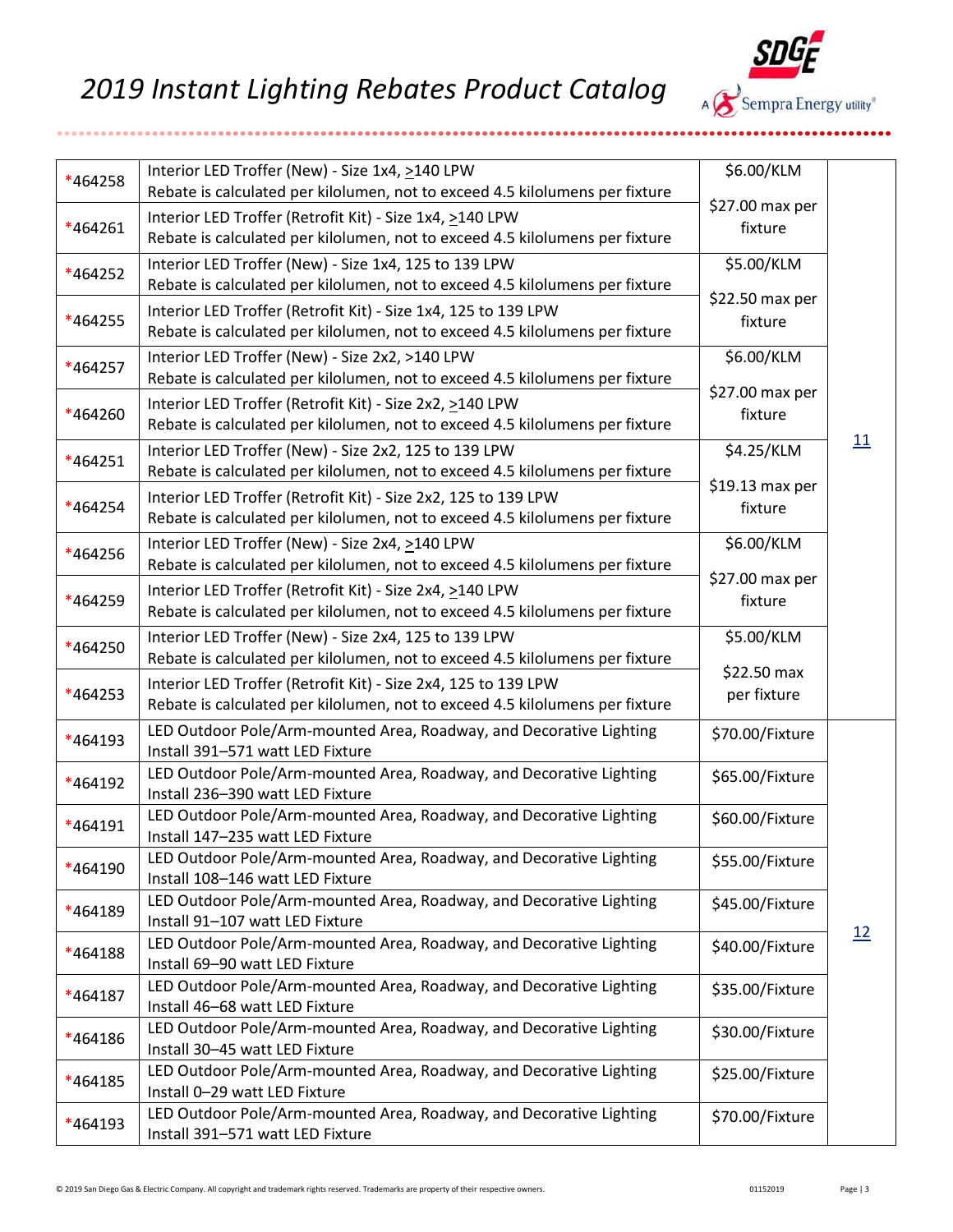...............**.** 

...............................



| *464192 | LED Outdoor Pole/Arm-mounted Area, Roadway, and Decorative Lighting<br>Install 236-390 watt LED Fixture | \$65.00/Fixture |    |
|---------|---------------------------------------------------------------------------------------------------------|-----------------|----|
| *464191 | LED Outdoor Pole/Arm-mounted Area, Roadway, and Decorative Lighting<br>Install 147-235 watt LED Fixture | \$60.00/Fixture |    |
| *464190 | LED Outdoor Pole/Arm-mounted Area, Roadway, and Decorative Lighting<br>Install 108-146 watt LED Fixture | \$55.00/Fixture |    |
| *464189 | LED Outdoor Pole/Arm-mounted Area, Roadway, and Decorative Lighting<br>Install 91-107 watt LED Fixture  | \$45.00/Fixture |    |
| *464188 | LED Outdoor Pole/Arm-mounted Area, Roadway, and Decorative Lighting<br>Install 69-90 watt LED Fixture   | \$40.00/Fixture |    |
| *464187 | LED Outdoor Pole/Arm-mounted Area, Roadway, and Decorative Lighting<br>Install 46-68 watt LED Fixture   | \$35.00/Fixture |    |
| *464186 | LED Outdoor Pole/Arm-mounted Area, Roadway, and Decorative Lighting<br>Install 30-45 watt LED Fixture   | \$30.00/Fixture |    |
| *464185 | LED Outdoor Pole/Arm-mounted Area, Roadway, and Decorative Lighting<br>Install 0-29 watt LED Fixture    | \$25.00/Fixture |    |
| *464178 | LS1 LED STREET LIGHTING: INSTALL 0 - 29 W FIXTURE                                                       | \$10.00/Fixture |    |
| *464179 | LS1 LED STREET LIGHTING: INSTALL 30 - 45 W FIXTURE                                                      | \$10.00/Fixture |    |
| *464180 | LS1 LED STREET LIGHTING: INSTALL 46 - 68 W FIXTURE                                                      | \$10.00/Fixture |    |
| *464181 | LS1 LED STREET LIGHTING: INSTALL 69 - 90 W FIXTURE                                                      | \$10.00/Fixture |    |
| *464182 | LS1 LED STREET LIGHTING: INSTALL 91 - 107 W FIXTURE                                                     | \$10.00/Fixture | 12 |
| *464183 | LS1 LED STREET LIGHTING: INSTALL 108 - 146 W FIXTURE                                                    | \$10.00/Fixture |    |
| *464184 | LS1 LED STREET LIGHTING: INSTALL 147 - 235 W FIXTURE                                                    | \$10.00/Fixture |    |
| *464171 | LED STREET LIGHTING: INSTALL 0 - 29 W FIXTURE                                                           | \$10.00/Fixture |    |
| *464172 | LED STREET LIGHTING: INSTALL 30 - 45 W FIXTURE                                                          | \$12.00/Fixture |    |
| *464173 | LED STREET LIGHTING: INSTALL 46 - 68 W FIXTURE                                                          | \$15.00/Fixture |    |
| *464174 | LED STREET LIGHTING: INSTALL 69 - 90 W FIXTURE                                                          | \$17.00/Fixture |    |
| *464175 | LED STREET LIGHTING: INSTALL 91 - 107 W FIXTURE                                                         | \$20.00/Fixture |    |
| *464176 | LED STREET LIGHTING: INSTALL 108 - 146 W FIXTURE                                                        | \$25.00/Fixture |    |
| *464177 | LED STREET LIGHTING: INSTALL 147 - 235 W FIXTURE                                                        | \$30.00/Fixture |    |
| *464197 | LED Outdoor Parking Garage Lighting Install 89-113 watt LED Fixture                                     | \$30.00/Fixture |    |
| *464196 | LED Outdoor Parking Garage Lighting Install 57-88 watt LED Fixture                                      | \$25.00/Fixture |    |
| *464195 | LED Outdoor Parking Garage Lighting Install 39-56 watt LED Fixture                                      | \$20.00/Fixture |    |
| *464194 | LED Outdoor Parking Garage Lighting Install 0-38 watt LED Fixture                                       | \$15.00/Fixture |    |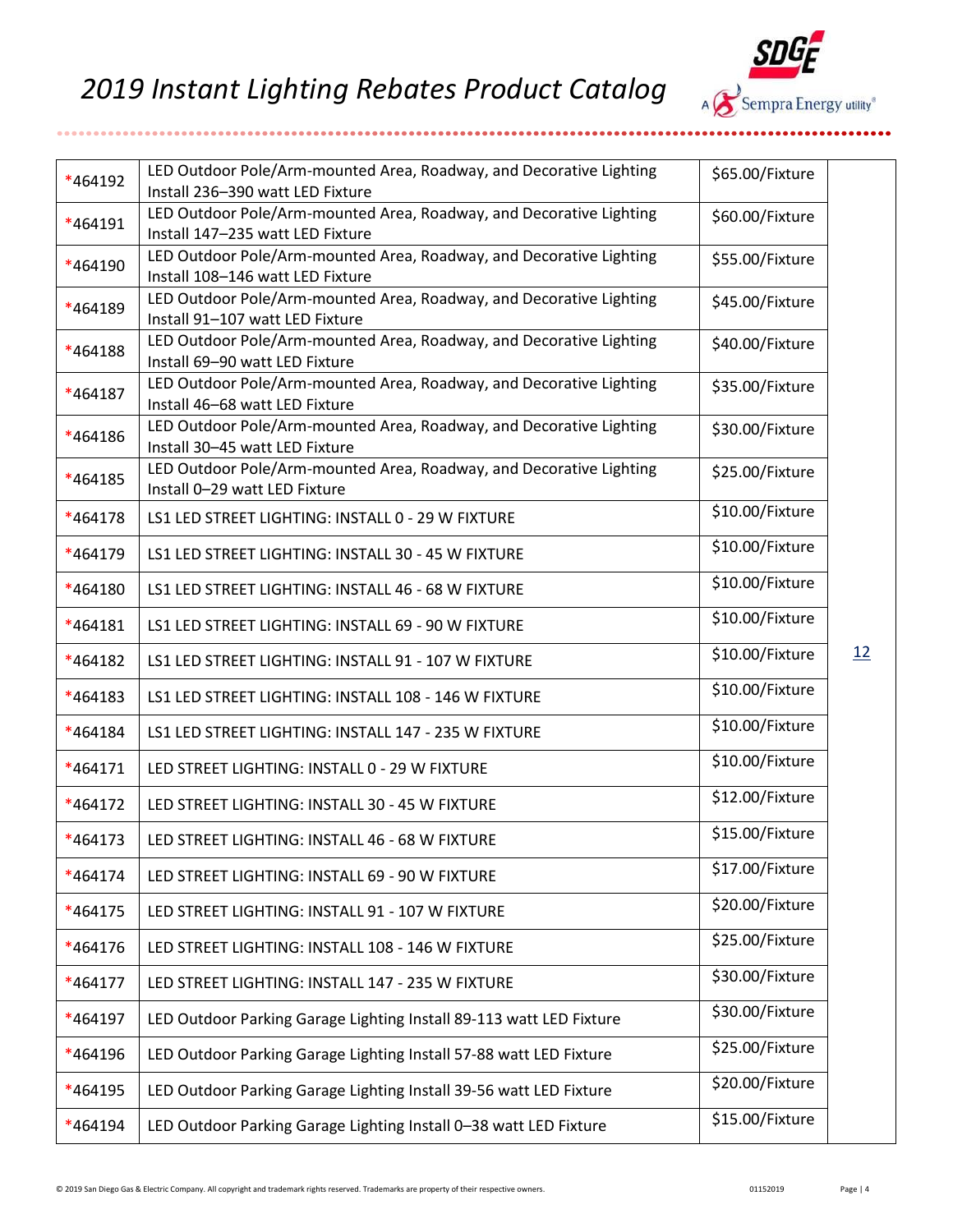

| *464206 | LED Outdoor Wall-mounted Area Lighting Install 338-493 watt LED Fixture | \$105.00/Fixture |           |
|---------|-------------------------------------------------------------------------|------------------|-----------|
| *464205 | LED Outdoor Wall-mounted Area Lighting Install 204-337 watt LED Fixture | \$90.00/Fixture  |           |
| *464200 | LED Outdoor Wall-mounted Area Lighting Install 40-58 watt LED Fixture   | \$35.00/Fixture  |           |
| *464199 | LED Outdoor Wall-mounted Area Lighting Install 26-39 watt LED Fixture   | \$30.00/Fixture  | <u>12</u> |
| *464198 | LED Outdoor Wall-mounted Area Lighting Install 0-25 watt LED Fixture    | \$25.00/Fixture  |           |
| *464207 | LED Outdoor Fuel Pump Canopy Lighting Install 0-19 watt LED Fixture     | \$15.00/Fixture  |           |
| *465244 | Lighting-LED Fixture: High/Low Bay, 110 LPW to <130 LPW, 48 to <71 W    | \$15.00/Fixture  |           |
| *465245 | Lighting-LED Fixture: High/Low Bay, 110 LPW to <130 LPW, 71 to <90 W    | \$18.00/Fixture  |           |
| *465246 | Lighting-LED Fixture: High/Low Bay, 120 LPW to <130 LPW, 90 to <125 W   | \$21.00/Fixture  |           |
| *465251 | Lighting-LED Fixture: High/Low Bay, 120 LPW to <130 LPW, 125 to <153 W  | \$24.00/Fixture  |           |
| *465253 | Lighting-LED Fixture: High/Low Bay, 125 LPW to <135 LPW, 153 to <187 W  | \$27.00/Fixture  |           |
| *465255 | Lighting-LED Fixture: High/Low Bay, 125 LPW to <135 LPW, 187 to <212 W  | \$30.00/Fixture  |           |
| *465257 | Lighting-LED Fixture: High/Low Bay, 125 LPW to <135 LPW, 212 to <246 W  | \$33.00/Fixture  |           |
| *465260 | Lighting-LED Fixture: High/Low Bay, 125 LPW to <135 LPW, 246 to <283 W  | \$36.00/Fixture  |           |
| *465247 | Lighting-LED Fixture: High/Low Bay, >130 LPW, 0 to <42 W                | \$20.00/Fixture  | 14        |
| *465248 | Lighting-LED Fixture: High/Low Bay, >130 LPW, 42 to <60 W               | \$25.00/Fixture  |           |
| *465249 | Lighting-LED Fixture: High/Low Bay, >130 LPW, 60 to <82 W               | \$30.00/Fixture  |           |
| *465250 | Lighting-LED Fixture: High/Low Bay, >130 LPW, 82 to <113 W              | \$35.00/Fixture  |           |
| *465252 | Lighting-LED Fixture: High/Low Bay, >130 LPW, 113 to <140 W             | \$40.00/Fixture  |           |
| *465254 | Lighting-LED Fixture: High/Low Bay, >135 LPW, 140 to <174 W             | \$45.00/Fixture  |           |
| *465256 | Lighting-LED Fixture: High/Low Bay, >135 LPW, 174 to <194 W             | \$50.00/Fixture  |           |
| *465258 | Lighting-LED Fixture: High/Low Bay, >135 LPW, 194 to <227 W             | \$55.00/Fixture  |           |
| *465259 | Lighting-LED Fixture: High/Low Bay, >135 LPW, 227 to <262 W             | \$60.00/Fixture  |           |
|         |                                                                         |                  |           |

\*- Rebates will be available only until **April 30, 2019**. All purchases must be made at one of a participating distributor's locations by **April 30, 2019**. The list of participating distributors can be found at [sdge.com/lightingrebates.](file://///Nas-cp1b/data/MKTG/SHARE/Commercial%20&%20Industrial%20Markets/2013-2014%20Business%20Energy%20Solutions/Forms/EEBR/Midstream%20Lighting/2019/Product%20Catalog/sdge.com/lightingrebates)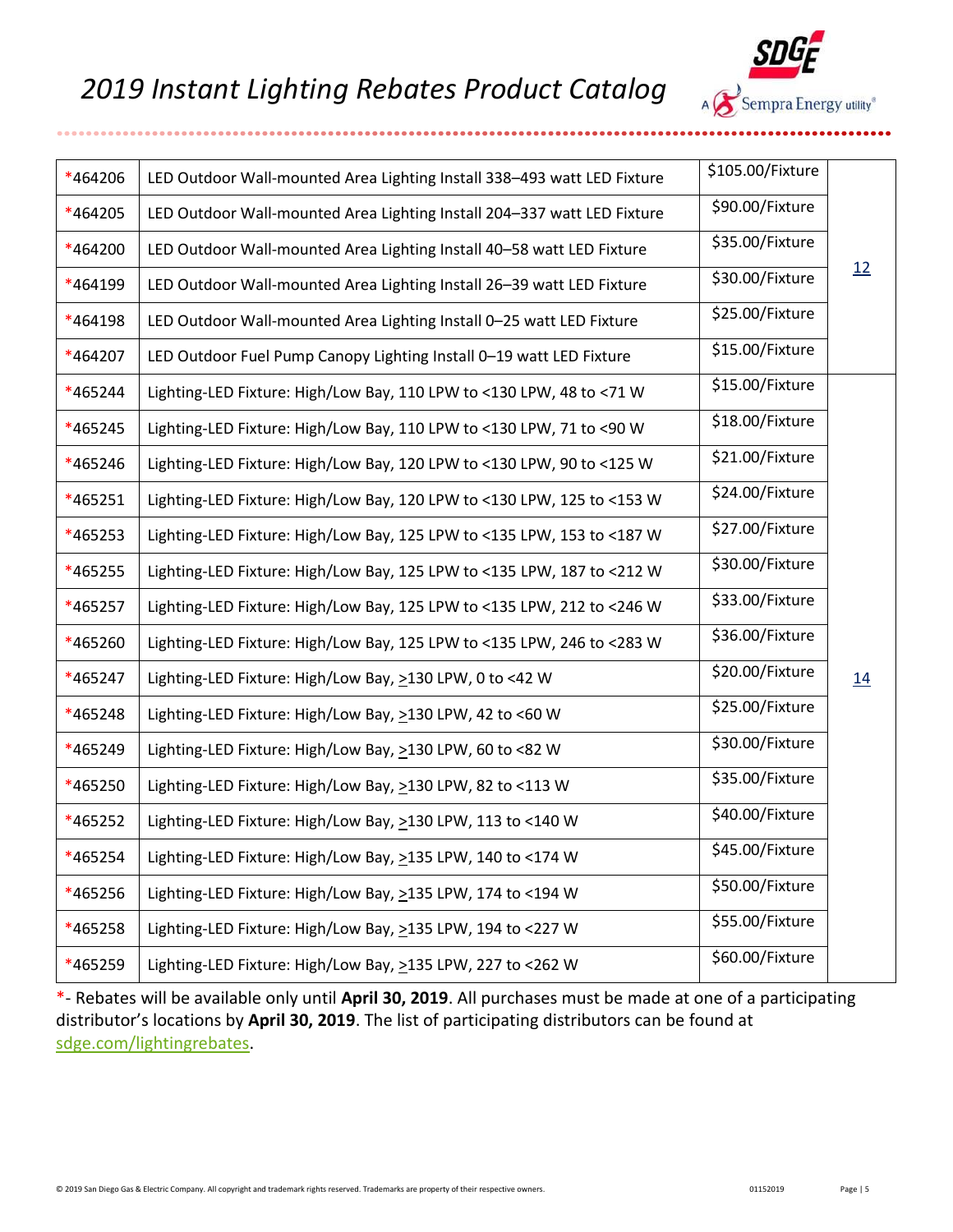



## **GENERAL REQUIREMENTS**

................

- Customer must have a San Diego Gas & Electric® (SDG&E®) commercial electric account.
- Carefully read the specifications and definitions to determine whether your product(s) qualify.
- All new lighting fixture(s), retrofit kits, and components must carry the appropriate, designated Underwriters Laboratory (UL) or Intertek's Electrical Testing Labs (ETL) Listed Mark, and must be Restriction of Hazardous Substances Directive (RoHS) compliant.
- In all cases, the wattage of the replacement lighting equipment must be less than the wattage of the existing lighting equipment.
- Storage warehouses (rental spaces) qualify as interior space.
- Parking garages do not qualify as interior space. This includes conditioned and underground parking garages.
- All fixtures must be hardwired.

**Note:**

**Several products offered through the Energy Efficiency Business Rebates program are provided at no cost or at a discount for qualified customers through SDG&E's Business Energy Solutions program. Customers with a monthly electrical demand less than 200 kW may participate and should visi[t sdge.com/BES](http://www.sdge.com/bes) or call our Energy Savings Center at 1-800-644-6133 for details.**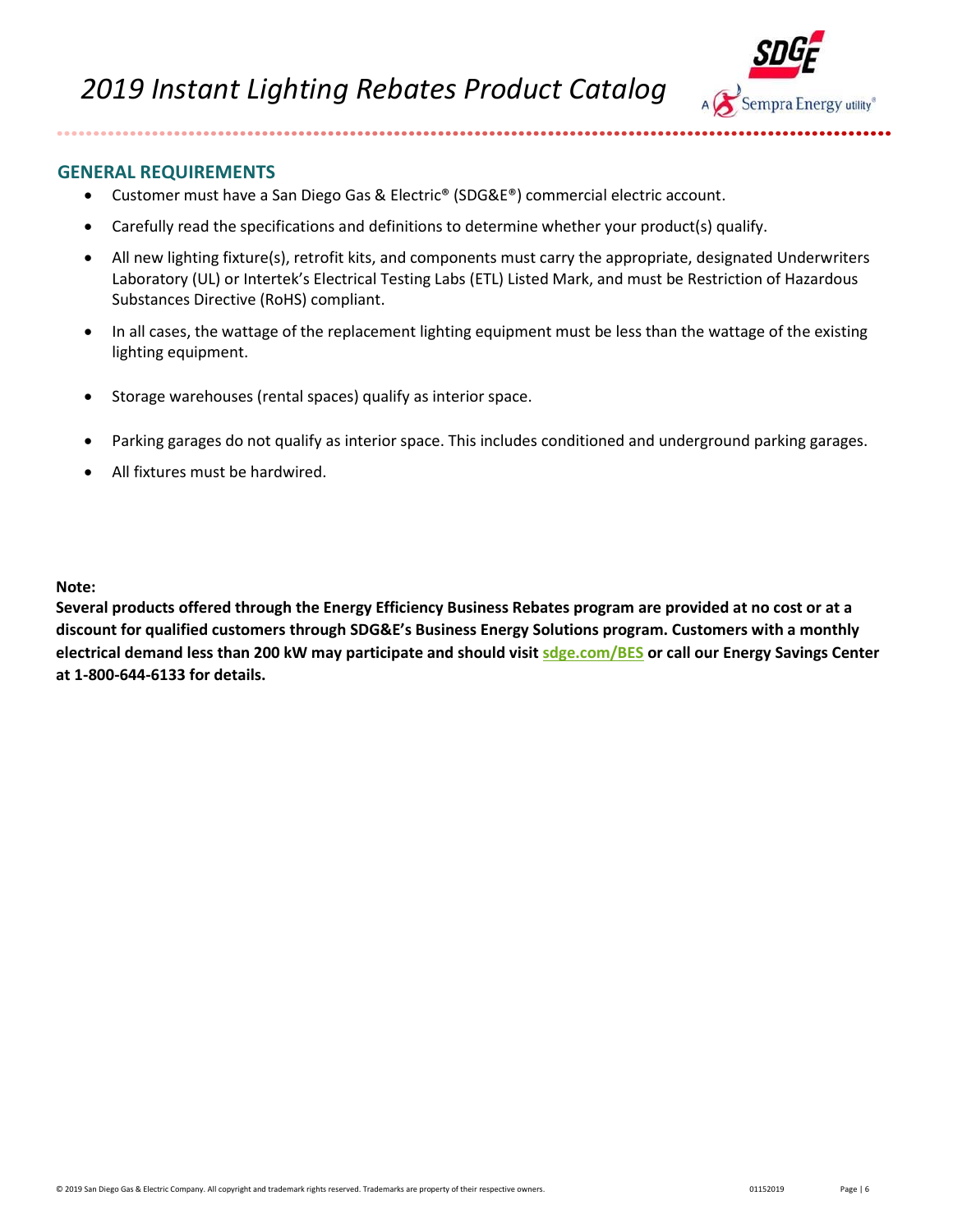

# **LIGHTING DEFINITIONS**

. . . . . . . . . . . . . . . . . . .

### Candelabra Base

A smaller screw-in base for light bulbs with a 12-millimeter diameter, referred also as an E12 base.

#### Edison Base-

The most common screw-in base for light bulbs with a 26-millimeter diameter, referred also as an E26 (or medium) base.

#### ETL Listed Mark

A product bearing the ETL Listed Mark has been tested to be in compliance with applicable electric, gas and other safety standards. For more information, visit [www.interkek.com/marks/etl.](http://www.intertek.com/marks/etl)

#### Interior

Conditioned indoor space. Parking garages are an exception and are not considered interior space.

#### Luminaire\*\*

Complete lighting unit consisting of lamp(s) and the parts that distribute the light, position and protect the lamp(s), and connect the lamp(s) to the power supply.

### Underwriters Laboratory (UL)

An independent product safety certification organization. For more information, visit UL.com.

*\*\*Defined per 2013 Building Energy Efficiency Standards for Residential and Non-Residential Buildings Title 24, Part 6*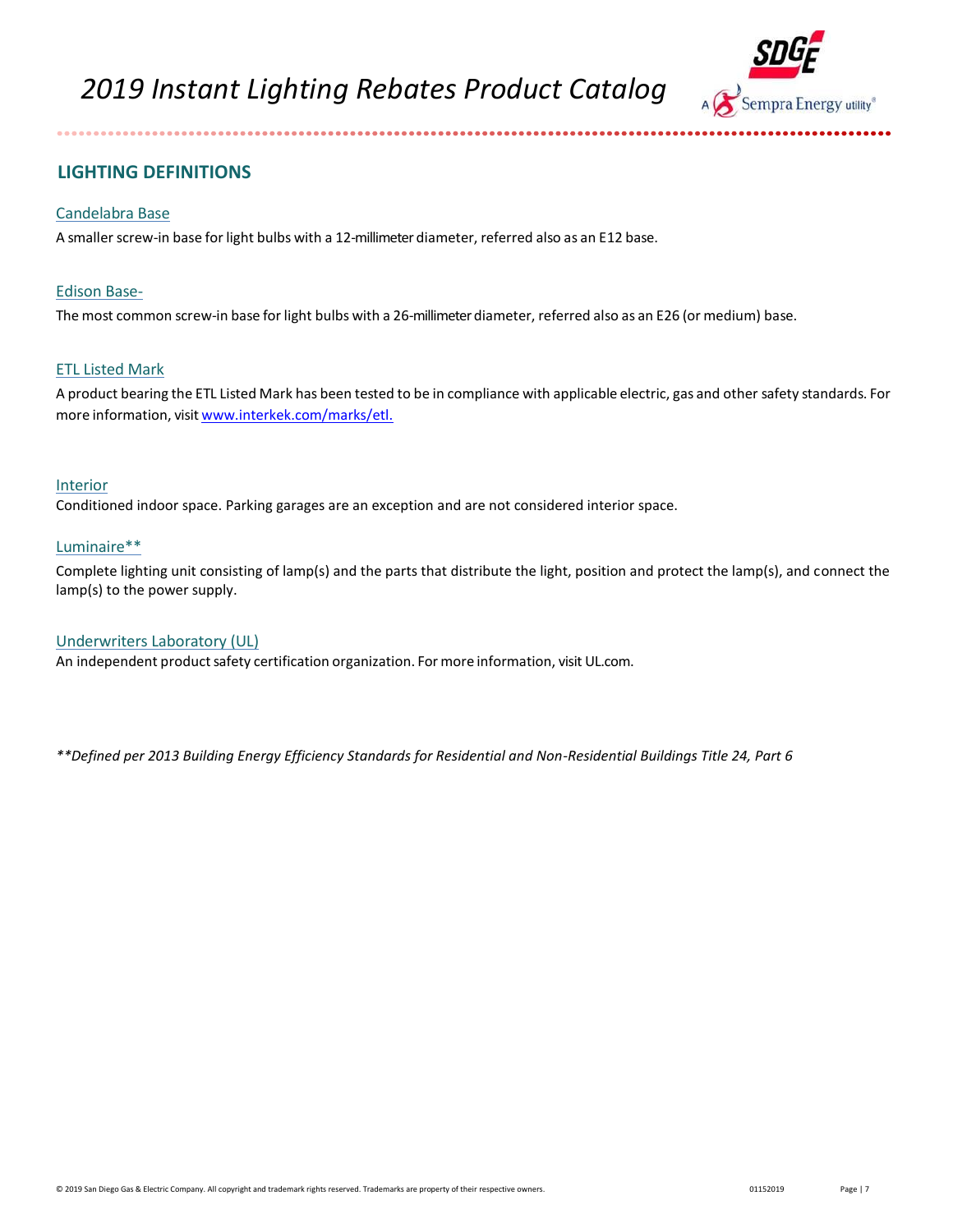

# <span id="page-7-0"></span>**INTERIOR LED T8 LAMP**

................

## **Requirements:**

- Only interior 4-foot UL Type A LED T8 lamps qualify
- New LED T8 lamp must replace an existing 4-foot linear fluorescent T8 lamp
- The lamp must be listed on<http://www.designlights.org/QPL> under the Primary Use Category "Replacement Lamps ('plug and play') (UL Type A)"
- New LED T8 Lamp must also meet the efficiency requirements as show in the table below:

| <b>Performance Metric</b>        | <b>SDG&amp;E Program Requirement</b><br>(no tolerance) |
|----------------------------------|--------------------------------------------------------|
| Luminaire Efficacy               | $\geq$ 110 LPW                                         |
| CRI                              | $\geq 80$                                              |
| <b>CCT</b>                       | $\leq 5,000K$                                          |
| <b>Power Factor</b>              | $\geq 0.9$                                             |
| <b>Total Harmonic Distortion</b> | $\leq$ 20% LPW                                         |
| System Wattage                   | $\leq$ 17.7 Watts                                      |
| Minimum Warranty                 | 5 years                                                |

#### **Additional Details:**

• The LED T8 Lamp specification sheet must also list all the compatible ballast model numbers to ensure proper operation of measure.

| <b>Product Code</b> | <b>Product Description</b> | Rebate/Unit |
|---------------------|----------------------------|-------------|
| 463993              | Interior 4' LED T8 Lamp    | \$5.00/Lamp |

## <span id="page-7-1"></span>**COMMERCIAL LED CANDELABRA**

#### **Requirements:**

- New LED lamps must not be detachable.
- Qualifying lamps must be listed on of the following lists:
	- o Energy Star,<https://www.energystar.gov/productfinder/product/certified-light-bulbs/results>
- Adapters that convert lamp sockets from one base type to another are not allowed (e.g. GU24 to E26).

#### **Additional Details:**

• Rebate based on lamp wattage, not total fixture wattage.

#### **Commercial LED Candelabra Table**

| <b>Product Code</b> | <b>Product Description</b>              | Rebate/Unit |
|---------------------|-----------------------------------------|-------------|
| 464791              | Commercial LED Candelabra: 1 to <2 Watt |             |
| 464797              | Commercial LED Candelabra: 2 to <3 Watt |             |
| 464803              | Commercial LED Candelabra: 3 to <4 Watt | \$2.00/Lamp |
| 464809              | Commercial LED Candelabra: 4 to <5 Watt |             |
| 464815              | Commercial LED Candelabra: >5 Watt      |             |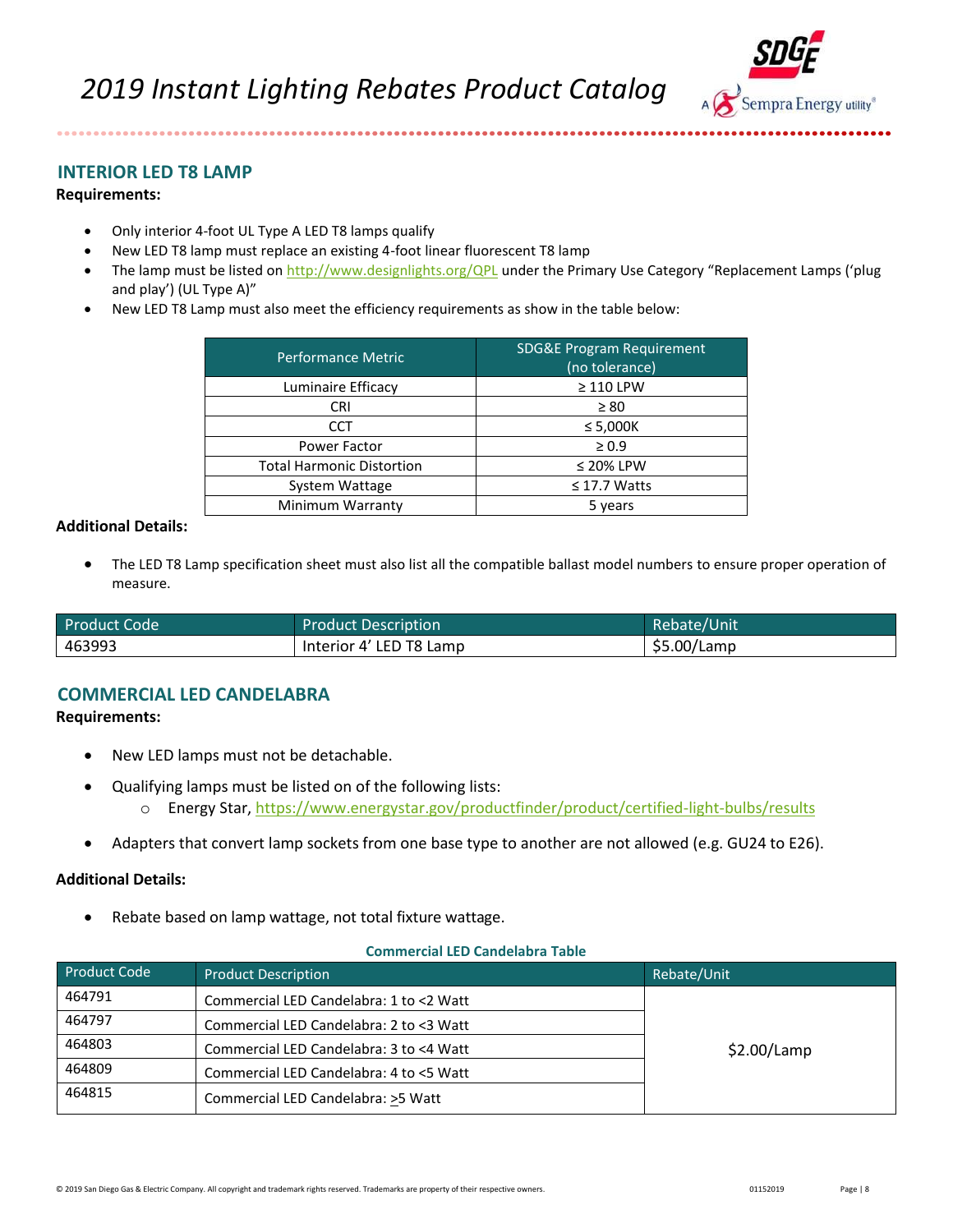

# <span id="page-8-0"></span>**COMMERCIAL LED GLOBE**

.................

### **Requirements:**

- New LED lamps must not be detachable.
- Qualifying lamps must be listed on of the following lists:
	- o Energy Star, <https://www.energystar.gov/productfinder/product/certified-light-bulbs/results>
- Adapters that convert lamp sockets from one base type to another are not allowed (e.g. GU24 to E26).

### **Additional Details:**

Rebate based on lamp wattage, not total fixture wattage.

#### **Commercial LED Globe Table**

| <b>Product Code</b> | <b>Product Description</b>           | Rebate/Unit |
|---------------------|--------------------------------------|-------------|
| 464521              | Commercial LED globe: 2 to < 3 Watts |             |
| 464827              | Commercial LED globe: 3 to <4 Watts  |             |
| 464833              | Commercial LED globe: 4 to <5 Watts  |             |
| 464839              | Commercial LED globe: 5 to <6 Watts  |             |
| 464845              | Commercial LED globe: 6 to <7 Watts  | \$2.00/Lamp |
| 464851              | Commercial LED globe: 7 to <8 Watts  |             |
| 464857              | Commercial LED globe: 8 to <9 Watts  |             |
| 464863              | Commercial LED globe: 9 to <10 Watts |             |
| 464869              | Commercial LED globe: >10 Watts      |             |

# <span id="page-8-1"></span>**COMMERCIAL LED RECESSED CAN RETROFIT KITS**

## **Requirements:**

- LED Retrofit Kits must be new.
- Qualifying lamps must be listed on of the following lists:
	- o Energy Star, <https://www.energystar.gov/productfinder/product/certified-light-bulbs/results>
- LED Downlight retrofit kits must be fully integrated (including lamp, driver, and socket adapter), replacing R20, BR20, ER20 incandescent, or R30, BR30, ER30, R40, BR40, or ER40 incandescent or integral CFL lamps in recessed can fixtures.
- The LEDs must meet a minimum luminaire efficacy of 42 lm/W.
- Downlights intended for installation in insulated ceilings shall be IC rated and be leak tested per ASTM E-283 standard test method to demonstrate no more than 2.0 cfm at 75 Pa pressure difference, and must display a label certifying "airtight" or similar designation which shows accordance with this requirement.

#### **Restrictions:**

• LED screw-in lamps are not eligible under these measures.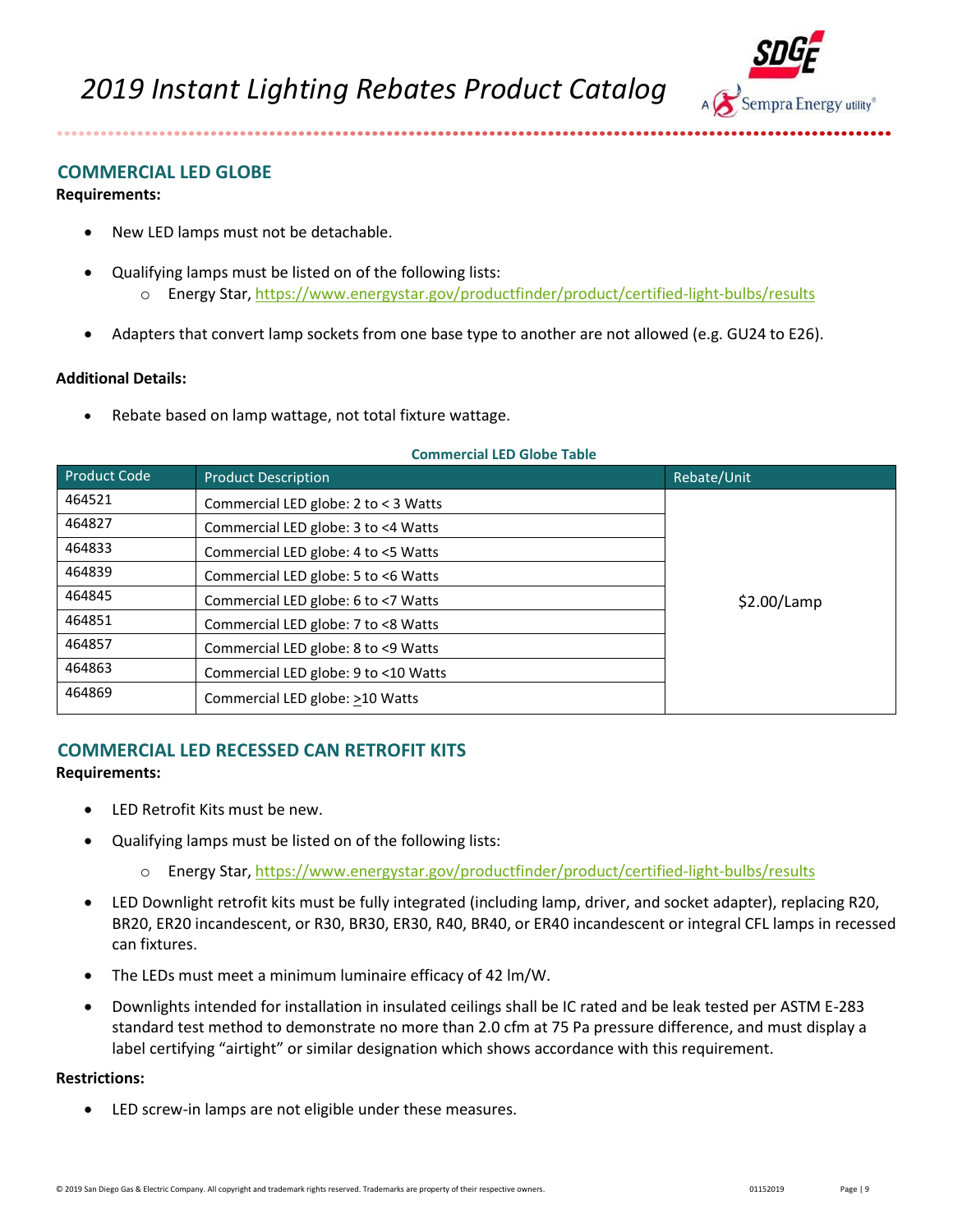

#### **Commercial LED Can Retrofit Table**

| Product Code | <b>Product Description</b>                   | Rebate/Unit    |
|--------------|----------------------------------------------|----------------|
| 464693       | Commercial LED Can Retrofit: 20 to <21 Watts |                |
| 464682       | Commercial LED Can Retrofit: 21 to <23 Watts | \$5.00/Fixture |
| 464688       | Commercial LED Can Retrofit: >23 Watts       |                |

# <span id="page-9-0"></span>**COMMERCIAL LED SCREW-IN PAR & R/BR LAMP**

#### **Requirements:**

- New LED lamps must not be detachable.
- Qualifying lamps must be listed on of the following lists: o Energy Star,<https://www.energystar.gov/productfinder/product/certified-light-bulbs/results>
- Adapters that convert lamp sockets from one base type to another are not allowed (e.g. GU24 to E26).
- New LED lamps must be compatible with existing lighting controls and/or fixture components.

### **Additional Details:**

• Rebate based on lamp wattage, not total fixture wattage.

#### **Commercial LED Screw-in PAR & R/BR Lamp Table**

| <b>Product Code</b> | <b>Product Description</b>            | Rebate/Unit   |
|---------------------|---------------------------------------|---------------|
| 464875              | Commercial LED PAR20: 4 to <5 Watts   |               |
| 464881              | Commercial LED PAR20: 5 to <6 Watts   |               |
| 464887              | Commercial LED PAR20: 6 to <7 Watts   |               |
| 464893              | Commercial LED PAR20: 7 to <8 Watts   |               |
| 464899              | Commercial LED PAR20: 8 to <9 Watts   |               |
| 464905              | Commercial LED PAR20: 9 to <10 Watts  |               |
| 464311              | Commercial LED PAR20: 10 to <11 Watts |               |
| 464317              | Commercial LED PAR30: 6 to <7 Watts   |               |
| 464917              | Commercial LED PAR30: 7 to <8 Watts   |               |
| 464923              | Commercial LED PAR30: 8 to <9 Watts   |               |
| 464929              | Commercial LED PAR30: 9 to <10 Watts  |               |
| 464323              | Commercial LED PAR30: 10 to <11 Watts | $$3.00$ /Lamp |
| 464329              | Commercial LED PAR30: 11 to <12 Watts |               |
| 464335              | Commercial LED PAR30: 12 to <13 Watts |               |
| 464341              | Commercial LED PAR30: 13 to <14 Watts |               |
| 464347              | Commercial LED PAR30: 14 to <15 Watts |               |
| 464353              | Commercial LED PAR30: 15 to <16 Watts |               |
| 464359              | Commercial LED PAR30: 16 to <17 Watts |               |
| 464365              | Commercial LED PAR30: 17 to <18 Watts |               |
| 464371              | Commercial LED PAR30: 18 to <19 Watts |               |
| 464377              | Commercial LED PAR30: 19 to <20 Watts |               |
| 464383              | Commercial LED PAR30: 20 to <21 Watts |               |
| 464911              | Commercial LED PAR30: 21 to <22 Watts |               |
| 464395              | Commercial LED PAR38: 12 to <13 Watts | \$3.00/Lamp   |
| 464401              | Commercial LED PAR38: 13 to <14 Watts |               |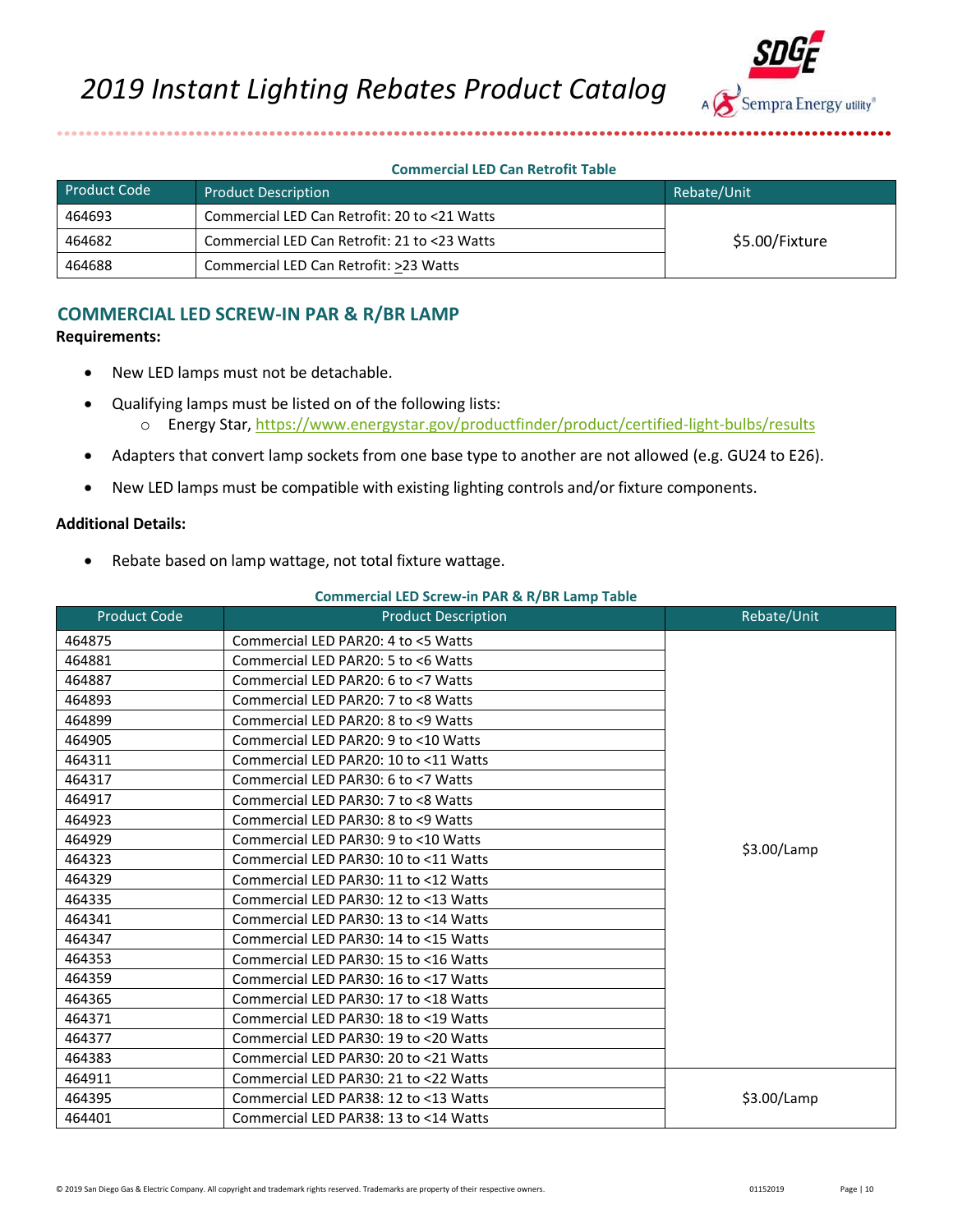

| 464407 | Commercial LED PAR38: 14 to <15 Watts     |             |
|--------|-------------------------------------------|-------------|
| 464413 | Commercial LED PAR38: 15 to <16 Watts     |             |
| 464419 | Commercial LED PAR38: 16 to <17 Watts     |             |
| 464425 | Commercial LED PAR38: 17 to <18 Watts     |             |
| 464431 | Commercial LED PAR38: 18 to <19 Watts     |             |
| 464437 | Commercial LED PAR38: 19 to <20 Watts     |             |
| 464443 | Commercial LED PAR38: 20 to <21 Watts     |             |
| 464449 | Commercial LED PAR38: 21 to <22 Watts     |             |
| 464455 | Commercial LED PAR38: 22 to <23 Watts     |             |
| 464461 | Commercial LED PAR38: 23 to <24 Watts     |             |
| 464467 | Commercial LED PAR38: 24 to <25 Watts     |             |
| 464473 | Commercial LED PAR38: 25 to <26 Watts     |             |
| 464479 | Commercial LED PAR38: 26 to <27 Watts     |             |
| 464485 | Commercial LED PAR38: >27 Watts           |             |
| 464773 | Commercial LED R/BR lamp: 7 to <8 Watts   |             |
| 464779 | Commercial LED R/BR lamp: 8 to <9 Watts   |             |
| 464785 | Commercial LED R/BR lamp: 9 to <10 Watts  |             |
| 464695 | Commercial LED R/BR lamp: 10 to <11 Watts |             |
| 464701 | Commercial LED R/BR lamp: 11 to <12 Watts |             |
| 464707 | Commercial LED R/BR lamp: 12 to <13 Watts |             |
| 464713 | Commercial LED R/BR lamp: 13 to <14 Watts |             |
| 464719 | Commercial LED R/BR lamp: 14 to <15 Watts | \$1.50/Lamp |
| 464725 | Commercial LED R/BR lamp: 15 to <16 Watts |             |
| 464731 | Commercial LED R/BR lamp: 16 to <17 Watts |             |
| 464737 | Commercial LED R/BR lamp: 17 to <18 Watts |             |
| 464743 | Commercial LED R/BR lamp: 18 to <19 Watts |             |
| 464749 | Commercial LED R/BR lamp: 19 to <20 Watts |             |
| 464755 | Commercial LED R/BR lamp: 20 to <22 Watts |             |
| 464761 | Commercial LED R/BR lamp: >22 Watts       |             |

# <span id="page-10-0"></span>**COMMERICAL INTERIOR LED TROFFER - Only Available 1/1/2019 - 3/31/2019**

#### **Requirements:**

...................

- Must be a one for one replacement for a Linear Fluorescent Fixture with T8 or T5 lamps
- Must be a Design Lights Consortium (DLC) approved New Luminaire or an Integrated Retrofit Kit, listed on the qualified product list as Luminaires/Integrated Retrofit Kits for Ambient Lighting of Interior Commercial Spaces in one of the following sizes: 2x4, 2x2, 1x4
- Must be listed as DLC Premium by the Design Lights Consortium, version 4
- DLC-listed initial light output must be ≥ 2200 lm and ≤ 6,500 lm
- Linear LED replacement lamps do not qualify
- Only Fixtures and Retrofit kits that include new lenses between the LED package and the viewer qualify.
- Self-ballasted or screw-based lamps do not qualify.
- 5-year warranty minimum
- Must meet the minimum efficacy requirements ≥ 125 LPW

DLC requirements for Integrated Retrofit Kits and Luminaires for Ambient Lighting of Interior Commercial Spaces include:

- 5-year warranty
- 50,000 hour L70 Lumen Maintenance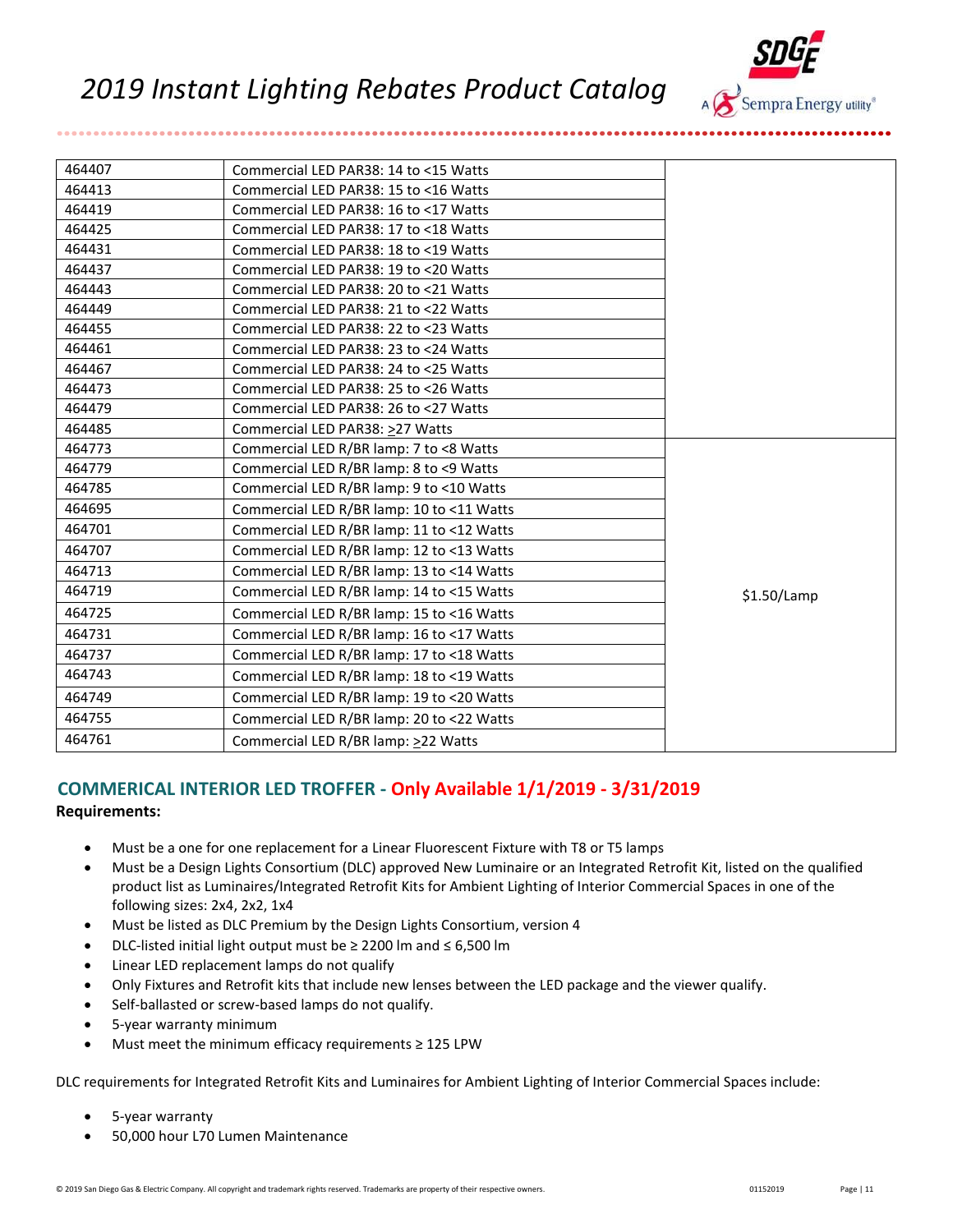

- 36,000 hour L90 Lumen Maintenance
- ≥ 80 Color Rendering Index (CRI)
- DLC requirements have changed to have  $\geq$  125 lumens / Watt to meet premium qualifications
- ≤ 5000 Kelvin Correlated Color Temperature (CCT)

### **Restrictions:**

........................

• All LED Troffer and Integrated Troffer Retrofit Kit rebates are capped at 4.5 kilolumens per fixture

| <b>Product Code</b> |                                                                | Rebate/Unit | <b>Max Rebate</b> |
|---------------------|----------------------------------------------------------------|-------------|-------------------|
| 464258              | Interior LED Troffer (New) - Size 1x4, >140 LPW                |             | \$27.00/Fixture   |
| 464261              | Interior LED Troffer (Retrofit Kit) - Size 1x4, >140 LPW       | \$6.00/KLM  |                   |
| 464252              | Interior LED Troffer (New) - Size 1x4, 125 to 139 LPW          | \$5.00/KLM  | \$22.50/Fixture   |
| 464255              | Interior LED Troffer (Retrofit Kit) - Size 1x4, 125 to 139 LPW |             |                   |
| 464257              | Interior LED Troffer (New) - Size 2x2, >140 LPW                |             | \$27.00/Fixture   |
| 464260              | Interior LED Troffer (Retrofit Kit) - Size 2x2, >140 LPW       | \$6.00/KLM  |                   |
| 464251              | Interior LED Troffer (New) - Size 2x2, 125 to 139 LPW          | \$4.25/KLM  | \$19.13/Fixture   |
| 464254              | Interior LED Troffer (Retrofit Kit) - Size 2x2, 125 to 139 LPW |             |                   |
| 464256              | Interior LED Troffer (New) - Size 2x4, >140 LPW                | \$6.00/KLM  | \$27.00/Fixture   |
| 464259              | Interior LED Troffer (Retrofit Kit) - Size 2x4, >140 LPW       |             |                   |
| 464250              | Interior LED Troffer (New) - Size 2x4, 125 to 139 LPW          | \$5.00/KLM  | \$22.50/Fixture   |
| 464253              | Interior LED Troffer (Retrofit Kit) - Size 2x4, 125 to 139 LPW |             |                   |

**Interior LED Troffer Table**

# <span id="page-11-0"></span>**LED OUTDOOR AREA LIGHTING - Only Available 1/1/2019 - 3/31/2019**

### **Requirements:**

- Products must adhere to the below qualifying categories and must be listed as DesignLights Consortium (DLC)-premium classification to qualify for an instant rebate.
	- o Outdoor Pole/Arm-mounted Area and Roadway Luminaires (fixtures and retrofit kits)
	- o Large Outdoor Pole/Arm-mounted Area and Roadway Luminaires (retrofit kits)
	- o Outdoor Pole/Arm-mounted Decorative Luminaires (fixtures and retrofit kits)
	- o Parking Garage Luminaires (fixtures and retrofit kits)
	- o Outdoor Non/Semi/Full-cutoff Wall-mounted Area Luminaires (fixtures)
	- o Outdoor Full-cutoff Wall-mounted Area Luminaires (retrofit kits)
	- o Fuel Pump Canopy Luminaires (fixtures and retrofit kits)

### **Restrictions:**

- Self-ballasted, screw-based or pin-based lamps do not qualify.
- Architectural Flood and Spot Luminaires, Landscape/Accent Flood and Spot Luminaires, and Bollards do not qualify.
- Street lighting and Roadway luminaire instant rebates are specific to customer and rate type. Please reference the below tables to determine rebate amount.
- Interior installations do not qualify for this rebate.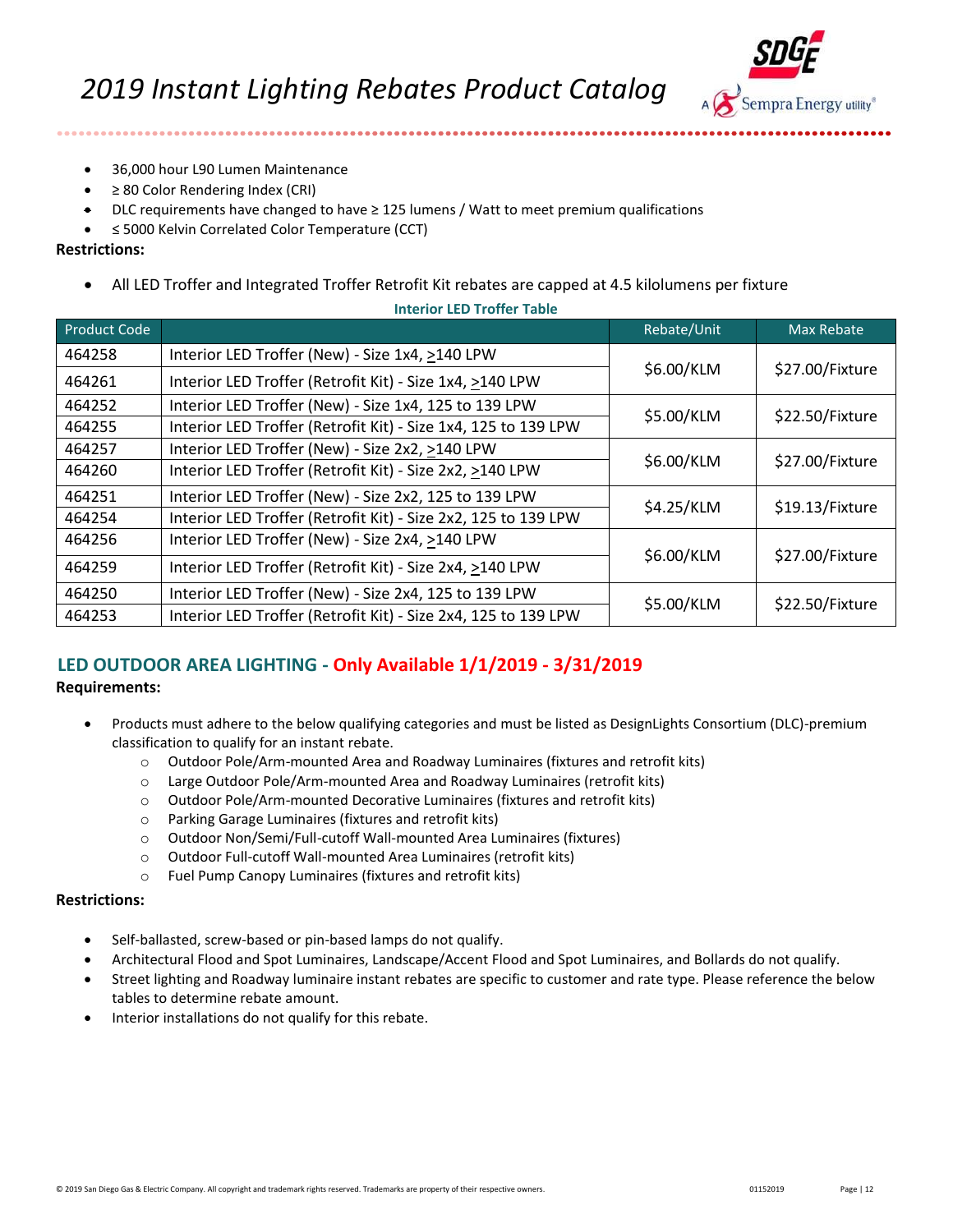

| <b>Product Code</b> | <b>Product Description</b>                                                                              | Rebate/Unit     |
|---------------------|---------------------------------------------------------------------------------------------------------|-----------------|
| 464193              | LED Outdoor Pole/Arm-mounted Area, Roadway, and<br>Decorative Lighting Install 391-571 watt LED Fixture | \$70.00/Fixture |
| 464192              | LED Outdoor Pole/Arm-mounted Area, Roadway, and<br>Decorative Lighting Install 236-390 watt LED Fixture | \$65.00/Fixture |
| 464191              | LED Outdoor Pole/Arm-mounted Area, Roadway, and<br>Decorative Lighting Install 147-235 watt LED Fixture | \$60.00/Fixture |
| 464190              | LED Outdoor Pole/Arm-mounted Area, Roadway, and<br>Decorative Lighting Install 108-146 watt LED Fixture | \$55.00/Fixture |
| 464189              | LED Outdoor Pole/Arm-mounted Area, Roadway, and<br>Decorative Lighting Install 91-107 watt LED Fixture  | \$45.00/Fixture |
| 464188              | LED Outdoor Pole/Arm-mounted Area, Roadway, and<br>Decorative Lighting Install 69-90 watt LED Fixture   | \$40.00/Fixture |
| 464187              | LED Outdoor Pole/Arm-mounted Area, Roadway, and<br>Decorative Lighting Install 46-68 watt LED Fixture   | \$35.00/Fixture |
| 464186              | LED Outdoor Pole/Arm-mounted Area, Roadway, and<br>Decorative Lighting Install 30-45 watt LED Fixture   | \$30.00/Fixture |
| 464185              | LED Outdoor Pole/Arm-mounted Area, Roadway, and<br>Decorative Lighting Install 0-29 watt LED Fixture    | \$25.00/Fixture |

#### **LED Outdoor Pole/Arm-mounted Street Lighting Table**

| (LS1 Rate Types Only) |                                                      |                 |
|-----------------------|------------------------------------------------------|-----------------|
| <b>Product Code</b>   | <b>Product Description</b>                           | Rebate/Unit     |
| 464178                | LS1 LED STREET LIGHTING: INSTALL 0 - 29 W FIXTURE    | \$10.00/Fixture |
| 464179                | LS1 LED STREET LIGHTING: INSTALL 30 - 45 W FIXTURE   | \$10.00/Fixture |
| 464180                | LS1 LED STREET LIGHTING: INSTALL 46 - 68 W FIXTURE   | \$10.00/Fixture |
| 464181                | LS1 LED STREET LIGHTING: INSTALL 69 - 90 W FIXTURE   | \$10.00/Fixture |
| 464182                | LS1 LED STREET LIGHTING: INSTALL 91 - 107 W FIXTURE  | \$10.00/Fixture |
| 464183                | LS1 LED STREET LIGHTING: INSTALL 108 - 146 W FIXTURE | \$10.00/Fixture |
| 464184                | LS1 LED STREET LIGHTING: INSTALL 147 - 235 W FIXTURE | \$10.00/Fixture |

#### **LED Outdoor Pole/Arm-mounted Street Lighting Table**

| <b>Product Code</b> | <b>Product Description</b>                       | Rebate/Unit     |
|---------------------|--------------------------------------------------|-----------------|
| 464171              | LED STREET LIGHTING: INSTALL 0 - 29 W FIXTURE    | \$10.00/Fixture |
| 464172              | LED STREET LIGHTING: INSTALL 30 - 45 W FIXTURE   | \$12.00/Fixture |
| 464173              | LED STREET LIGHTING: INSTALL 46 - 68 W FIXTURE   | \$15.00/Fixture |
| 464174              | LED STREET LIGHTING: INSTALL 69 - 90 W FIXTURE   | \$17.00/Fixture |
| 464175              | LED STREET LIGHTING: INSTALL 91 - 107 W FIXTURE  | \$20.00/Fixture |
| 464176              | LED STREET LIGHTING: INSTALL 108 - 146 W FIXTURE | \$25.00/Fixture |
| 464177              | LED STREET LIGHTING: INSTALL 147 - 235 W FIXTURE | \$30.00/Fixture |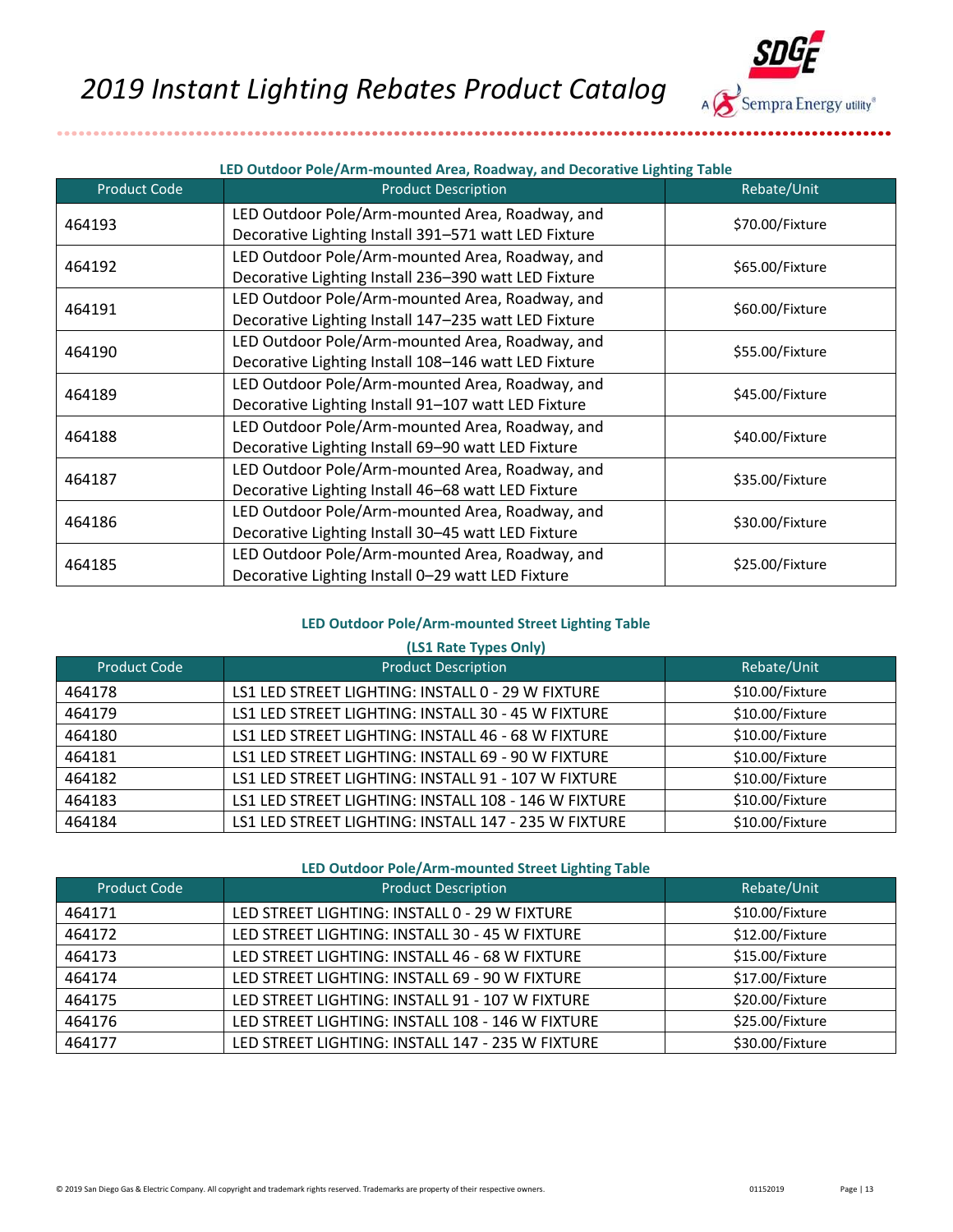

### **LED Outdoor Parking Garage Lighting Table**

| Product Code | <b>Product Description</b>          | Rebate/Unit     |
|--------------|-------------------------------------|-----------------|
| 464197       | LED Outdoor Parking Garage Lighting | \$30.00/Fixture |
|              | Install 89-113 watt LED Fixture     |                 |
| 464196       | LED Outdoor Parking Garage Lighting | \$25.00/Fixture |
|              | Install 57-88 watt LED Fixture      |                 |
| 464195       | LED Outdoor Parking Garage Lighting | \$20.00/Fixture |
|              | Install 39-56 watt LED Fixture      |                 |
| 464194       | LED Outdoor Parking Garage Lighting | \$15.00/Fixture |
|              | Install 0-38 watt LED Fixture       |                 |

#### **LED Outdoor Wall-mounted Area Lighting Table**

| <b>Product Code</b> | <b>Product Description</b>                                                 | Rebate/Unit      |
|---------------------|----------------------------------------------------------------------------|------------------|
| 464206              | LED Outdoor Wall-mounted Area Lighting<br>Install 338-493 watt LED Fixture | \$105.00/Fixture |
| 464205              | LED Outdoor Wall-mounted Area Lighting<br>Install 204-337 watt LED Fixture | \$90.00/Fixture  |
| 464200              | LED Outdoor Wall-mounted Area Lighting<br>Install 40-58 watt LED Fixture   | \$35.00/Fixture  |
| 464199              | LED Outdoor Wall-mounted Area Lighting<br>Install 26-39 watt LED Fixture   | \$30.00/Fixture  |
| 464198              | LED Outdoor Wall-mounted Area Lighting<br>Install 0-25 watt LED Fixture    | \$25.00/Fixture  |

#### **LED Outdoor Fuel Pump Canopy Lighting Table**

| <b>Product Code</b> | <b>Product Description</b>                                             | Rebate/Unit     |
|---------------------|------------------------------------------------------------------------|-----------------|
| 464207              | LED Outdoor Fuel Pump Canopy Lighting<br>Install 0–19 watt LED Fixture | \$15.00/Fixture |

# <span id="page-13-0"></span>**INTERIOR LED HIGH/LOW BAY FIXTURE - Only Available 1/1/2019 - 3/31/2019 Requirements:**

- Only interior installations of LED fixtures or retrofit kits listed on DesignLights Consortium (DLC) under the following DLC categories, qualify for this rebate:
	- o High-Bay Luminaires (fixtures and retrofit kits)
	- o Low-Bay Luminaires (fixtures and retrofit kits)
	- o High-Bay Aisle Luminaires (fixtures)
- Measure codes and rebates are defined by and set according to efficacy and wattage and grouped as follows:
	- o Tier 1 measures: Products must meet or exceed DLC Standard classification
	- o Tier 2 measures: Products must meet or exceed DLC Premium classification

# **Restrictions:**

• Self-ballasted, screw-based or pin-based lamps and LED tube-style lamps do not qualify.